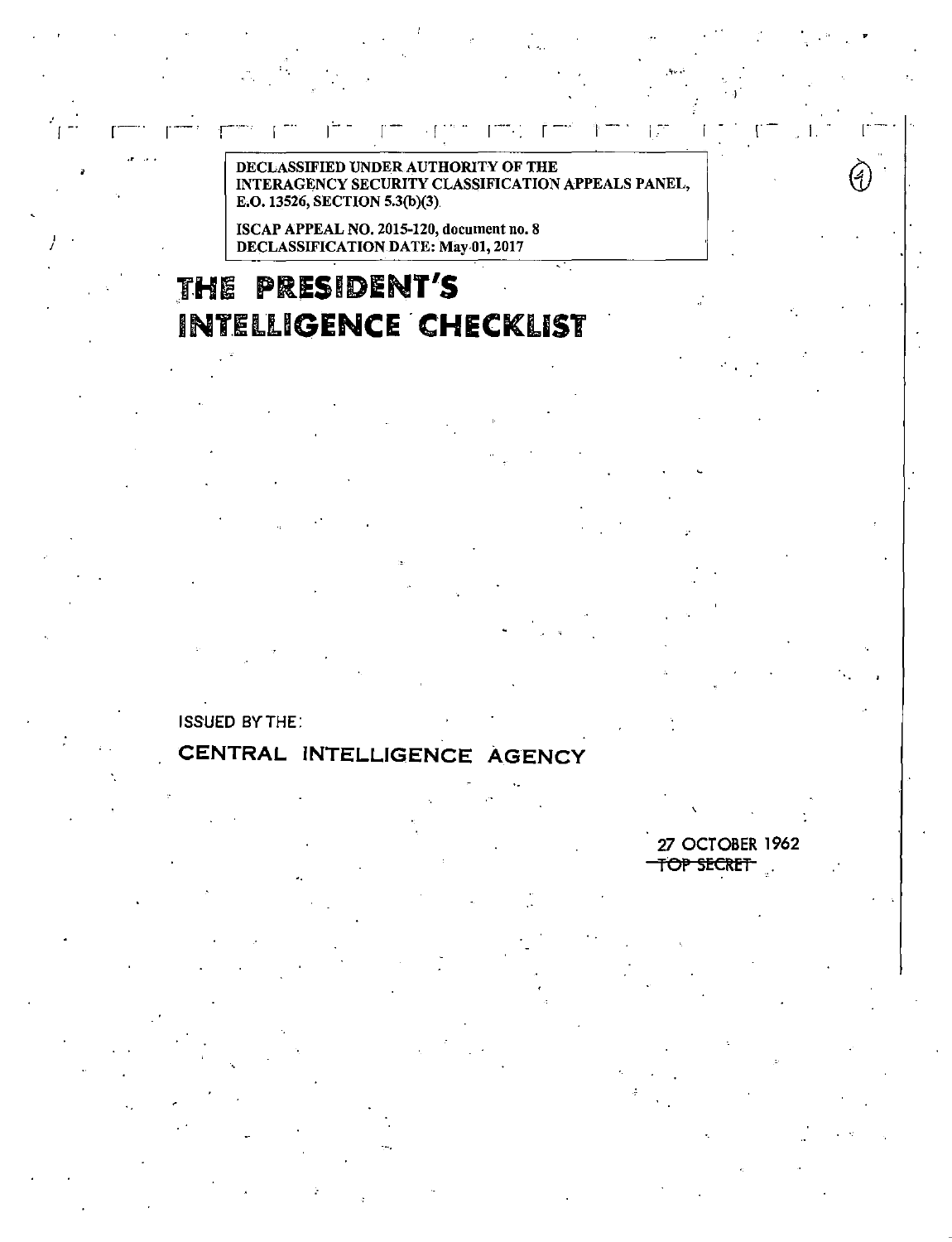Cuba a. A.preliminary look at yesterday's photography shows no change<br>in the pace of construction. Our estimate of operational readiness dates stands unchanged.

.  $\cdots$ 

b. We have identified in Cuba a Soviet air force officer, Lt. Gen. Pavel B. Dankevich, who commanded a Soviet MRBM group in the USSR last year.<br>c. Photography has also turned Photography has also turned

up a launcher·for the· "Frog" missile. This is a short-range  $(50,000 \text{ yards})$ . . tactical unguided rocket simllar to our Honest John. It can carry either a nuclear or conventional warhead.

d. Beginning yesterday morning, a complete change of procedure occurred on Cuban air warning nets. We attribute this to activation of filter centers, two of which we have now identified. This is a major step toward integration of the air defense system. Russian procedures are now in use and

operators are apparently non-Cuban.<br>
e. Raul Castro's assumption of personal command in eastern Cuba has<br>been followed by rapid mobilization and deployment of reserve units throughout Oriente province.·

f. Cuban spokesmen and media remain adamant in refusing any inspection by outsiders. At the same time, to appear conciliatory, Havana .has let it be known through the Swiss that Cuba is ready. "to discuss all differences with the US through the intermediaryship of the UN."

50X1, E.O.13526

For The President Only-Top Secret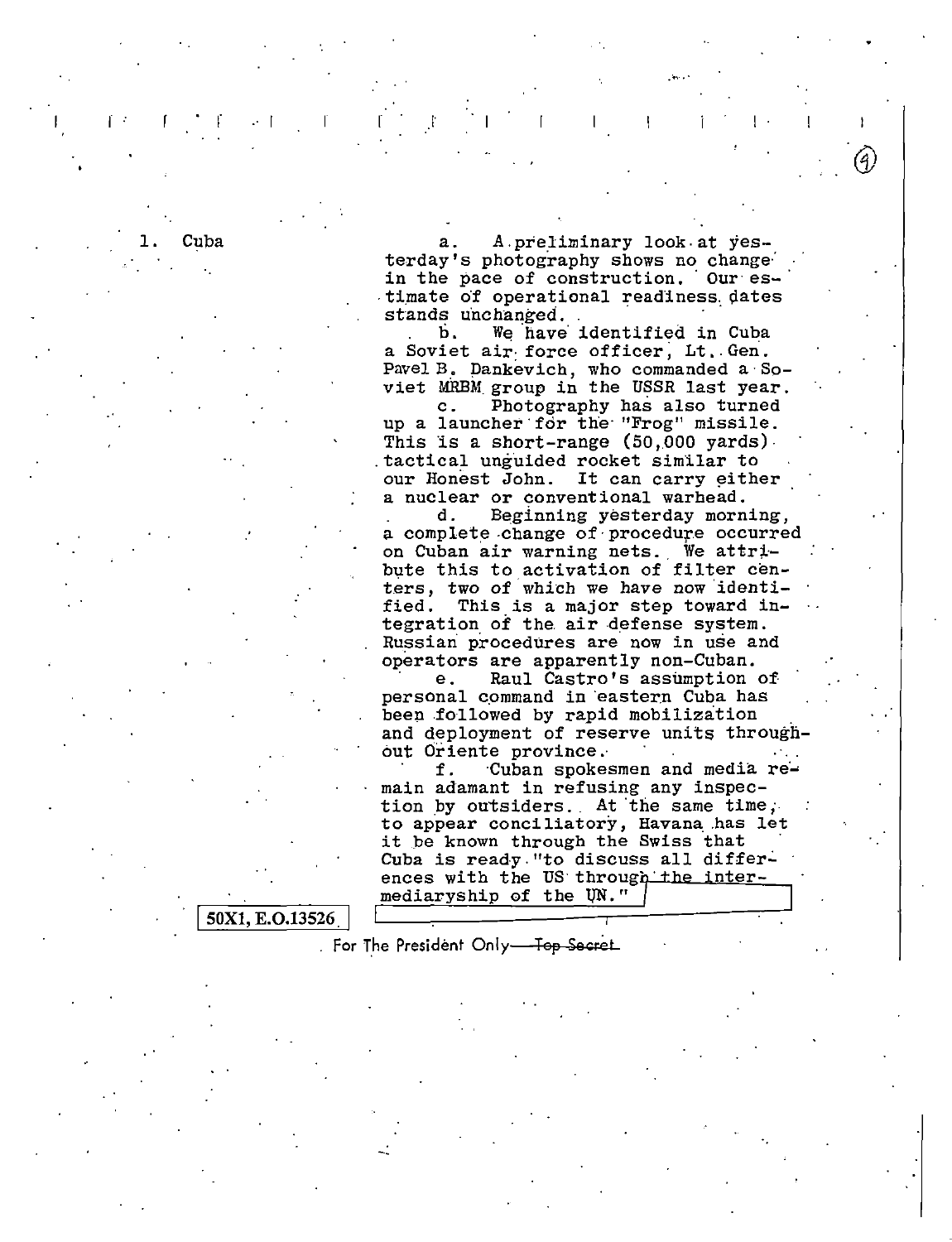## 2. Bloc Shipping

r:

r r r r r r r r r r r r r r

a. We have no information yet<br>that the six Soviet ships still en. route to Cuba have turned back in response to Khrushchev's declaration to U Thant that Russian ships would temporarily avoid our quarantine area.<br>Three satellite ships also en route have maintained course.<br>b. Two of these.

Two of these, an East German passenger ship and a Polish cargo vessel, are now in the zone and' will be arriving in Havana today or tomor-·row.

C·, The nearest Soviet ship, the tanker Grozny, will enter the zone today if  $\frac{d_{\text{max}}}{dt}$  is to course.<br>d. A Swedish cargo vessel, the

d. A Swedish cargo vessel, the<br>Coolangotta, reportedly under charter to the USSR (it left Leningrad on 9 October), was intercepted by a US destroyer in the zone yesterday, but re-<br>fused to respond and was allowed to proceed to Havana.<br>e. We have

We have now spotted three Soviet F-class (conventionally powered attack-type) submarines in the quar-· antine area--one inside and two just<br>outside,

50X1, E.O.13526

. .

Bloc Reaction a. No significant deployment of ground, air, or naval forces has been noted; apparently normal exercise activity is continuing in many of the major commands.

For The President Only<del>-Top Secret</del>

 $(Cont 'd)$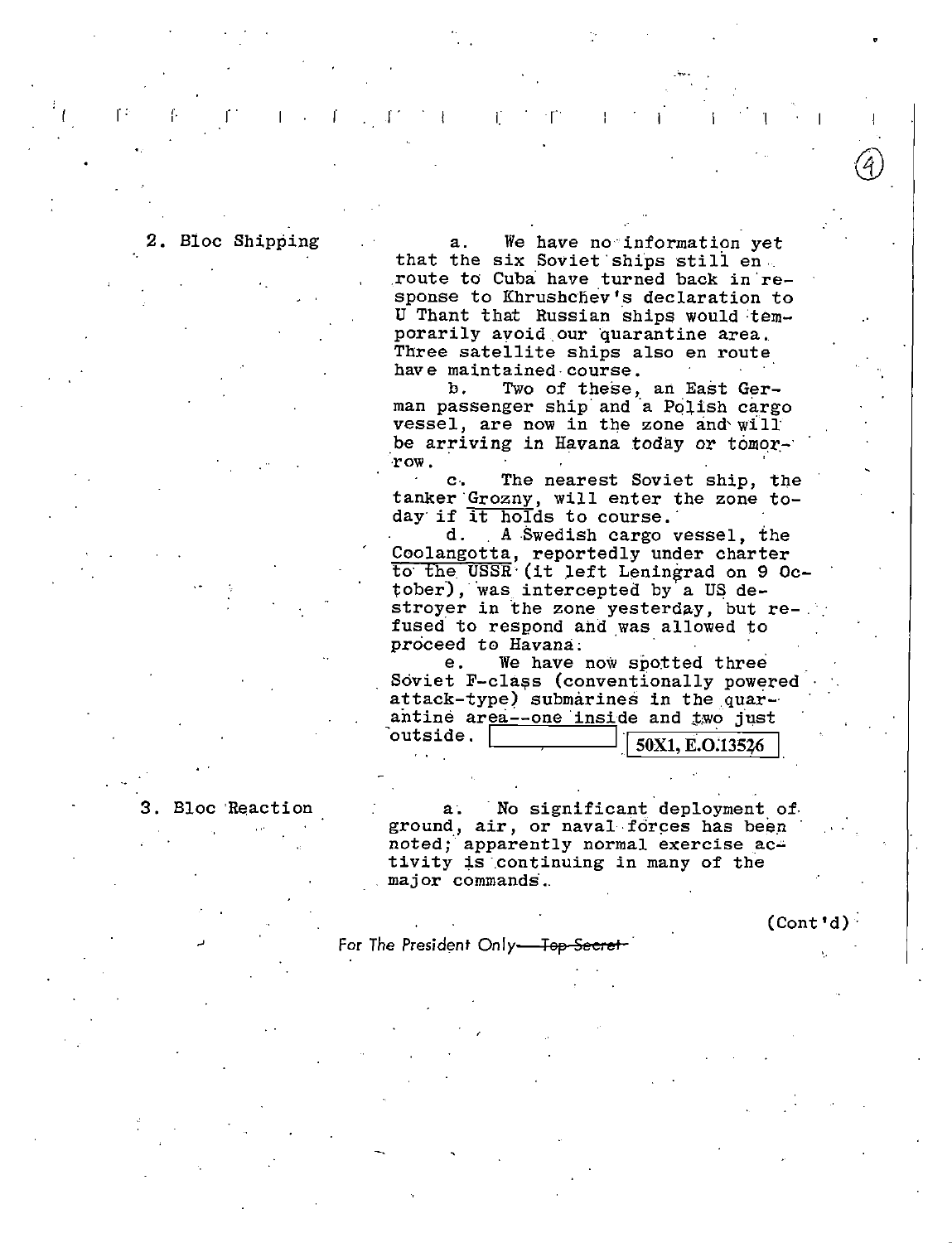There are indications of a b. higher state of readiness in a number of Soviét and satellite commands. It is difficult to tell to what extent. these alerts are a normal response to stepped-up US alerts.

c. We have also noted an increase in tracking of Allied aircraft in the Berlin corridors, including, for the first time, tracking of outbound flights.

d. The Soviet propaganda line continues to be that the USSR is taking a calm and reasonable approach to the problem while the US is in a state of "war hysteria." The Soviet diplomatic drive for negotiations also continues.

## 50X1, E.O.13526

earlier this week  $\Box$  was "very pleased" with the progress of the Rusk-Gromyko talks, and made no threat of retaliation in Berlin for US action in Cuba.

Khrushchev

e.

Zorin, at the UN is said to g. have told a group of Afro-Asian delegates that "the Americans are thoroughly mistaken if they think we shall fall into their trap. We shall undertake nothing in Berlin, for action against Berlin is just what the Americans would wish."

For The President Only-<del>Top Secret</del>

50X1, E.O.13526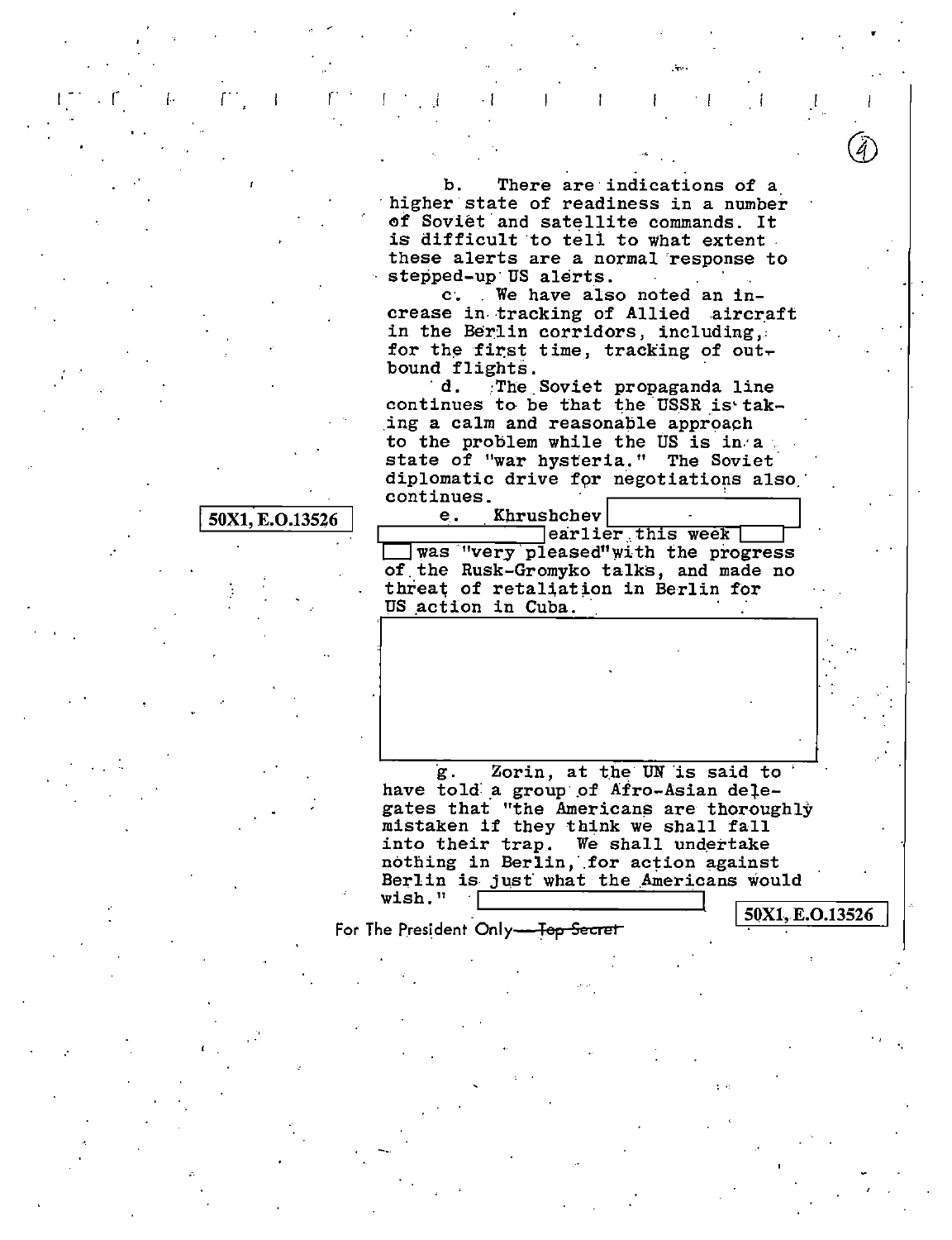4. Non-bloc Atti tudes

There has been no distinct shift in the pattern of reaction elsewhere.

b. Further support for us has come from several quarters in Western Europe, and unfavorable commentary is decidedly in the minority. A poll shows two thirds of British public opinion to be with us.

British Foreign Secretary d. Home has taken a tough line with the Soviet Chargé there. The latter expressed the hope that Britain would help calm the situation in Cuba, but was told nothing could be done until the missiles are removed.

е. Many quarters, after some premature optimism, are now having trouble deciding whether there has been an easing of the crisis or not.

La Paz, Bolivia, was the f. scene of street fighting near the US Embassy involving some 3,000 anti American labor union members. The press also reports that Buenos Aires and Caracas have been hit by demonstrations.

The Venezuelan Defense Ming. istry has requested riot-control equip-. ment and ammunition for all services against the contingency of an all-out Communist effort. Embassy Caracas considers this request to be of the utmost urgency.

For The President Only-مملہ۔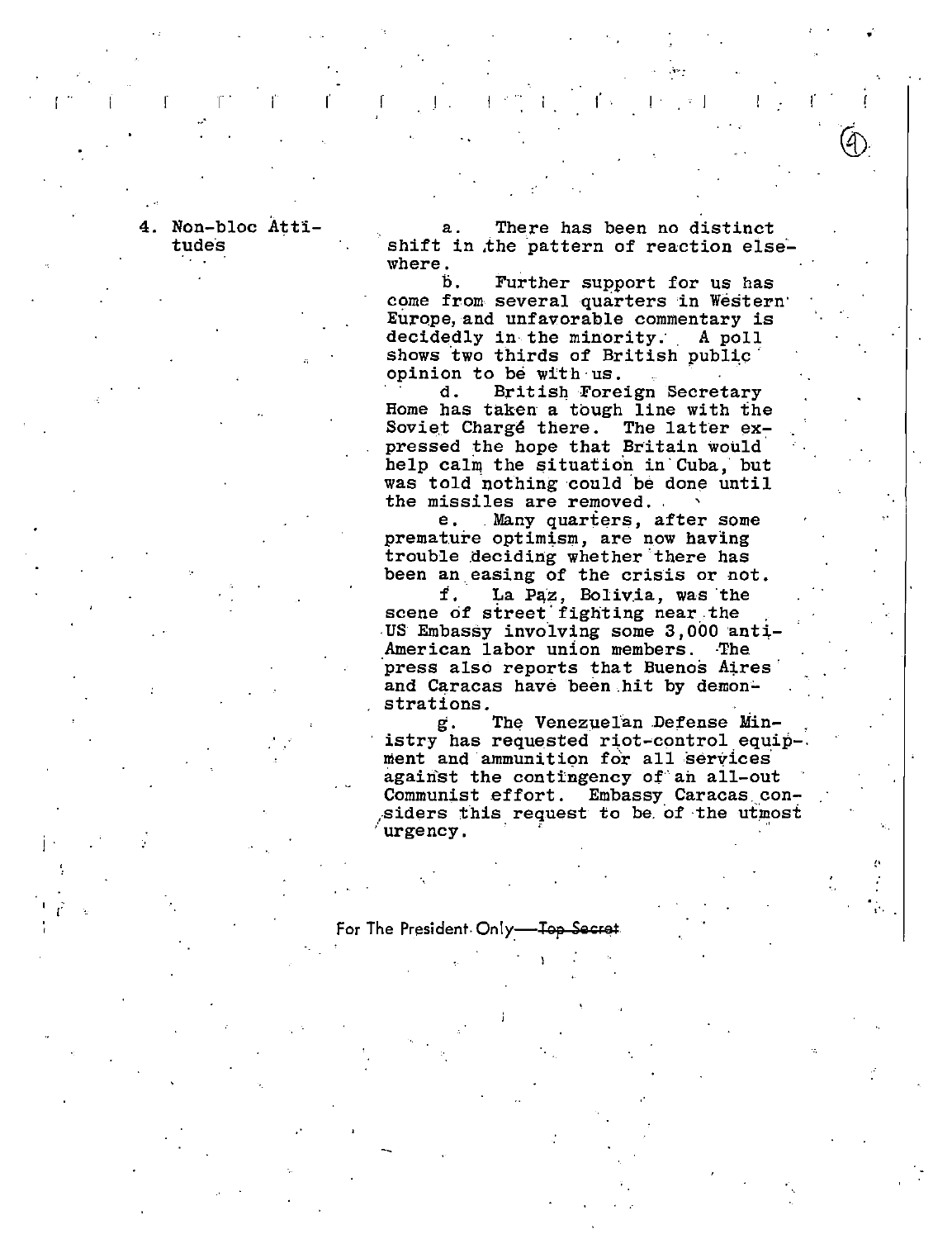

 $\mathbf{K}^{\mathbf{L}}$  .

COMMUNIST CHINA - INDIA BORDER AREA



A.

 $\mathfrak f$  $\mathbf{I}$ -6 1 1.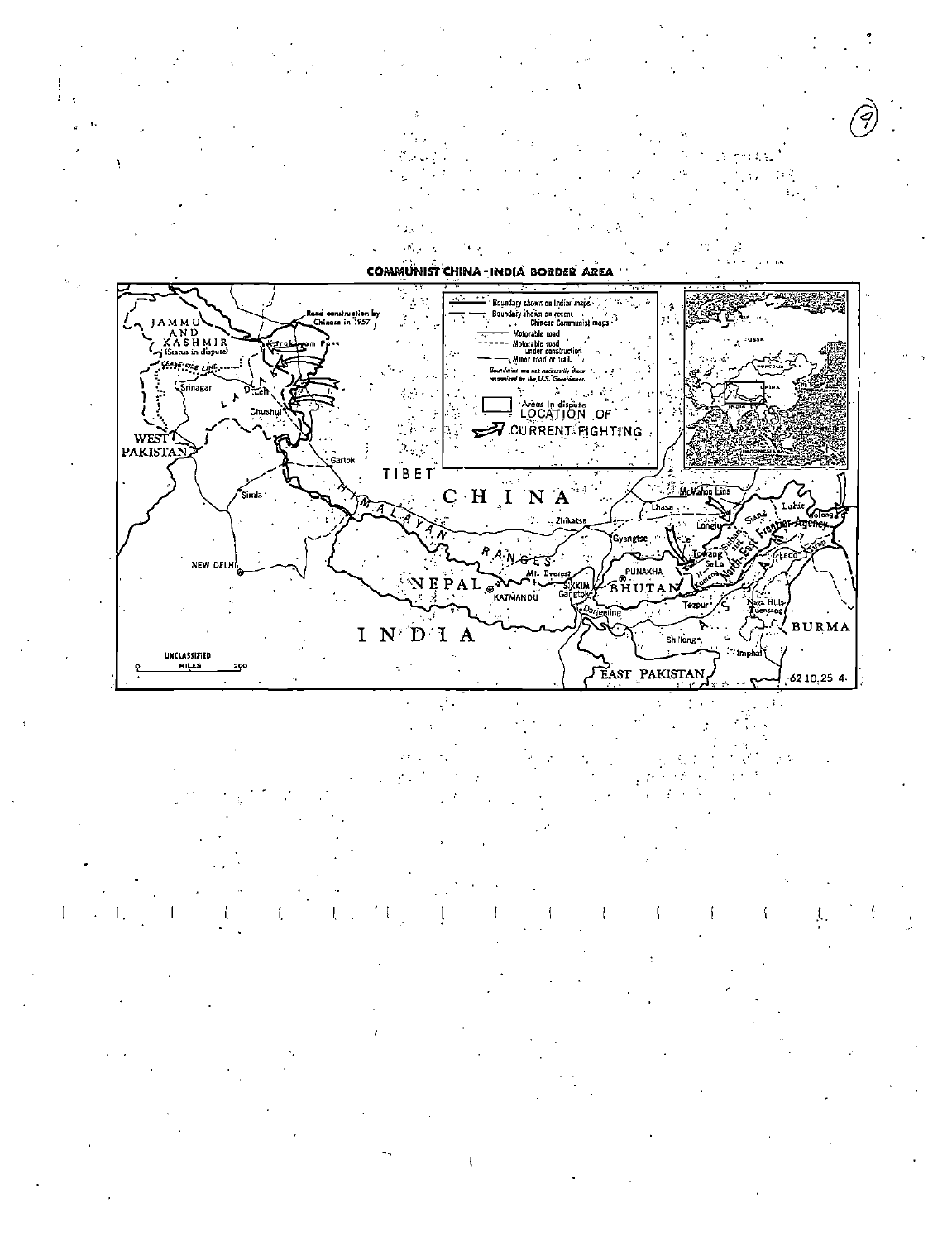5. India/China

The Chinese, apparently de $a<sub>1</sub>$ termined to humiliate the Indians, are now pushing on from Towang in the Western part of the Frontier Agency toward the Se La pass some 15 miles to the southeast. In this area, they have about 10,000 men to the Indian's 4,000.

In Ladakh, the Chinese conb. tinue to press the offensive at several points. The northernmost Indian outpost has apparently been overrun, It had been reinforced just last week.

Nehru yesterday proclaimed  $\mathbf{c}$ . a state of national emergency and is moving to place the country on a war footing.

d. The Indian leadership was dismayed by Moscow's backing for Peiping's cease-fire proposal. In New. Delhi's view, this confirms the suspicion that Moscow has abandoned its neutrality in this issue and can no longer be counted on for help.

The Indians have never been  $e<sub>r</sub>$ realistic either about the USSR's basic attitude toward them or about its ability to influence the Chinese. The new Indian ambassador has been instructed when he arrives in Moscow next week to make it plain to Khrushchev that if he does not call the Chinese off, India will turn to the West for arms and assistance. (The Indians have already given us a list of their needs for small arms, mortars, artillery, and ammunition.)

For The President Only-Top Secret

 $(Cont d)$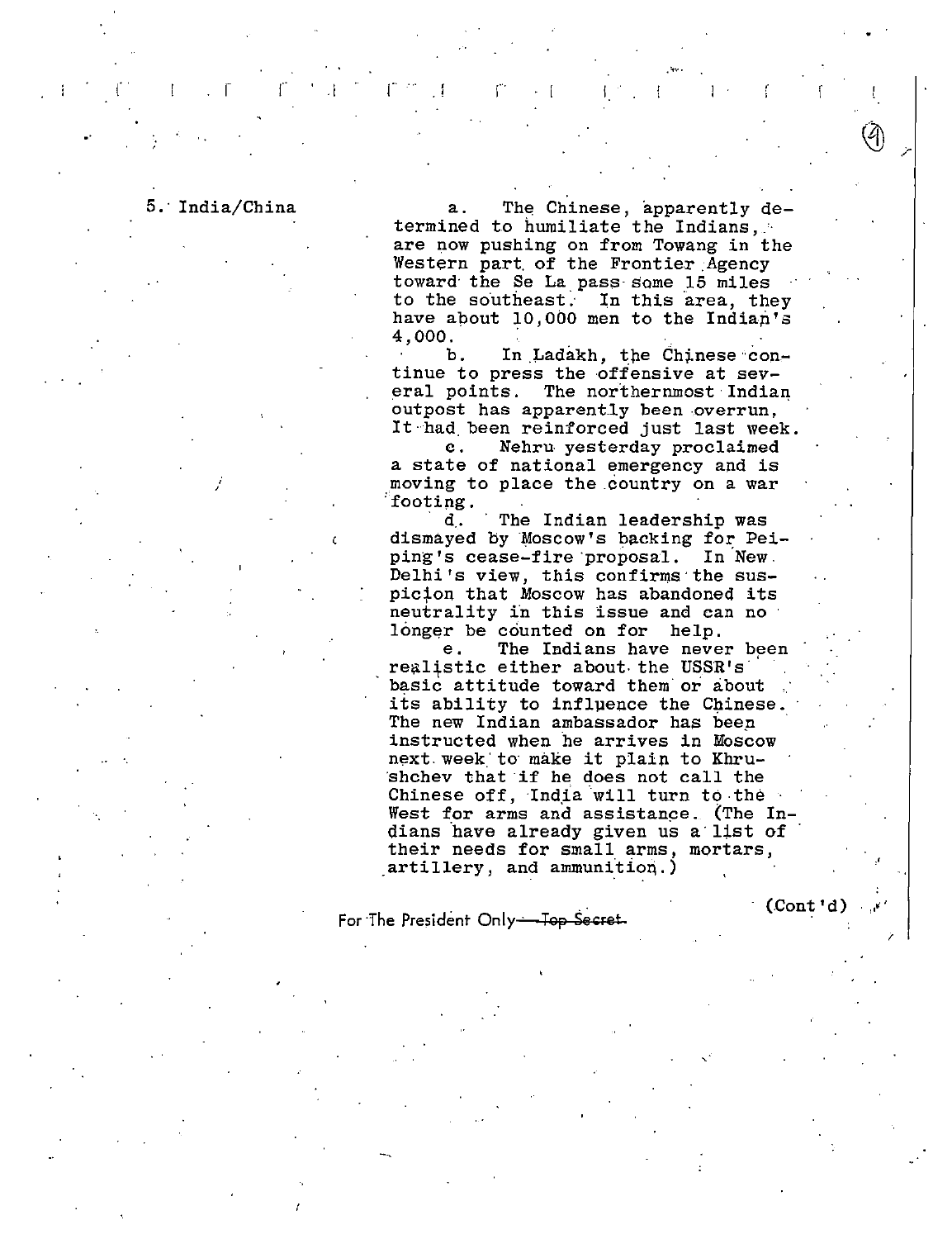f. Menon is very much under a<br>cloud. The domestic press has been The domestic press has been merciless with him, and we have been told the government has decided not to return him to the UN: We· cannot confirm rumors he has submitted his .resignation.

*r* .. ·r... <sup>I</sup>1· I r r r · . r I

6. Laos a, Souvanna, obviously given a ·heavy dose of Hanoi's line, returned to Vientiane in an euphoric state, but now has a hangover. He is complaining of incessant conflicting pressures from left and right and told Ambassador Unger he feels like giying up.

> b. Phoumi is concerned that the ICC., if it starts checking around; will run into some 500 Chinese nationalist irregulars near the Thai border. He is trying to persuade Sarit to accept them in Thailand, otherwise he plans to try to disarm them, but he is not sure he could manage it.

7. Burma a. · Burmese leaders are trying to hide it from public view, but it<br>is clear |  $\frac{1}{\text{that Burl}}$  $\frac{50X1, E.O.13526}{E.O.13526}$  is clear  $\frac{10X1, E.O.13526}{E.O.13526}$  ma's troubles with the minority peoples are hardly on the mend.

 $(Cont 'd)$ 

For The President Only-Top Secret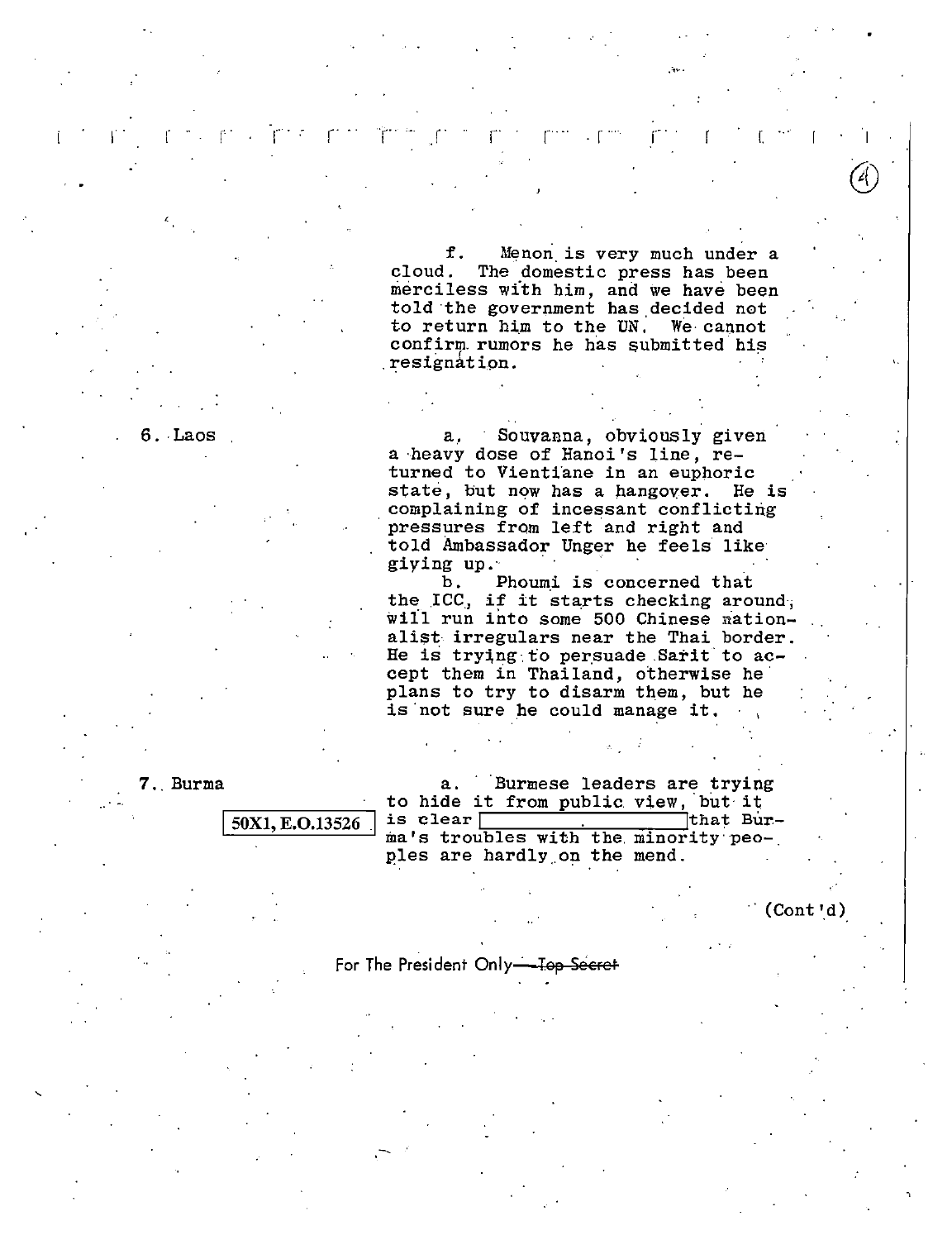Military operations in the b. Shan States and against Kachin insurgents, not conspicuous for their success, have been very costly. Two Burmese army companies are said to have been annihilated in a recent engagement against Kachin insurgents, and a major town in the Shan States is currently threatened by a force of some. 600 Shan insurgents and Chinese Nationalist irregulars.

50X1, E.O.13526

For The President Only-Top Secret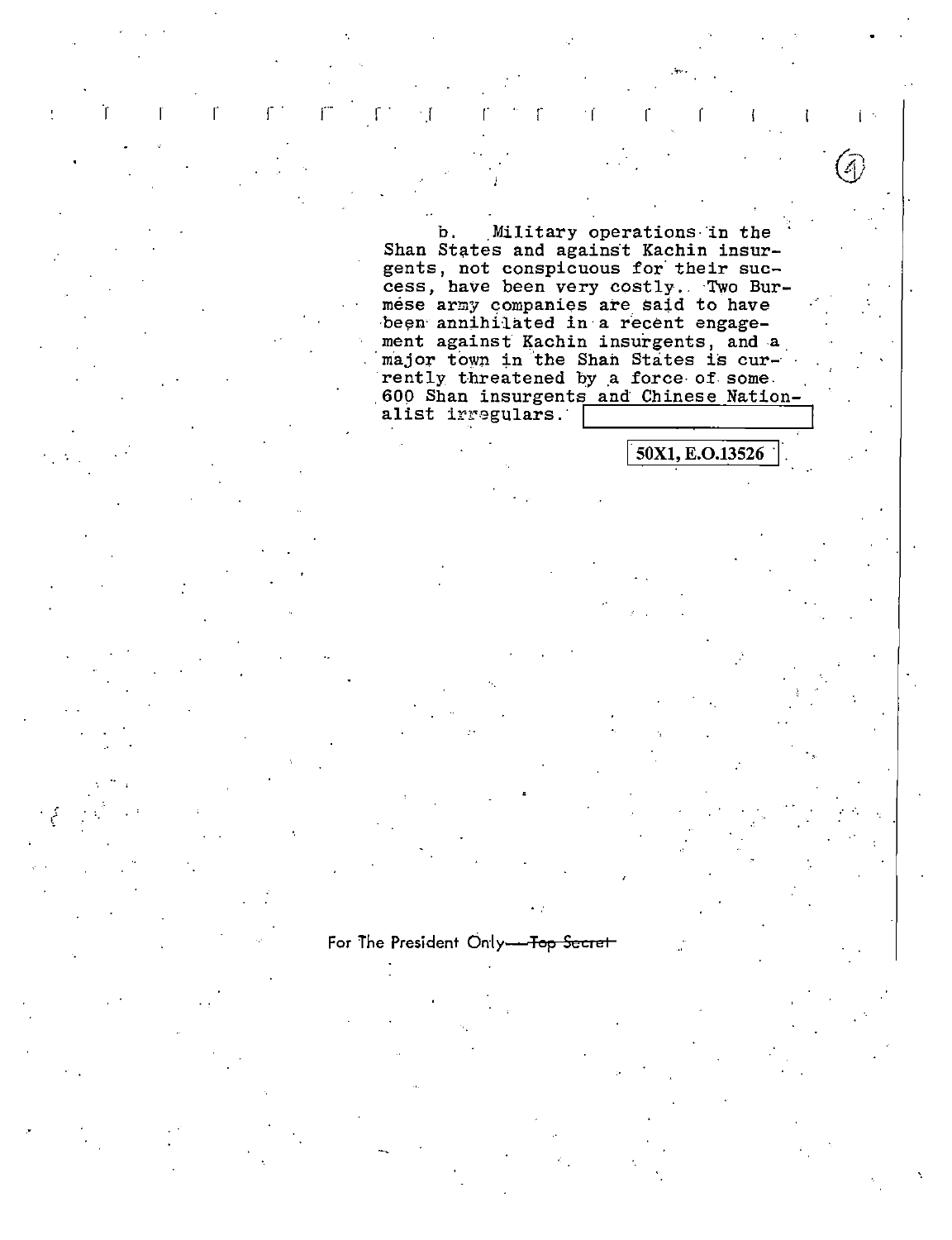Berlin Bonn's trade negotiator with the East Germans  $t$ ells us the East Germans are on the verge of making several important concessions to get an increase in interzonal trade. He detects an urgency on the East German Eart and is hopeful a deal can be worked out which will do much to relax tensions around Berlin.

NOTES

 $\bigcirc$ 

 $\mathbf{r}$  ,  $\mathbf{r}$  is  $\mathbf{r}$  in  $\mathbf{r}$  ,  $\mathbf{r}$  is  $\mathbf{r}$  ,  $\mathbf{r}$  ,  $\mathbf{r}$  ,  $\mathbf{r}$  ,  $\mathbf{r}$  ,  $\mathbf{r}$  ,  $\mathbf{r}$  ,  $\mathbf{r}$  ,  $\mathbf{r}$  ,  $\mathbf{r}$  ,  $\mathbf{r}$  ,  $\mathbf{r}$ 

- B. Congo/Indonesia Indonesia has·decided, in response to an urgent UN appeal, to send a three-battalion para~. ··troop brigade to the UN Congo foroe.· ·
- C. USSR The new York City Ballet (in Moscow) and the USSR The new York City Ballet (in Moscow) and the Robert Shaw Chorale (in Leningrad) continue to play to packed houses and enthusiastic applause. Reports from many Soviet quarters indicate the ballet is having a deep impact in Soviet intellectual circles, and Soviet musical circles consider the Shaw group to be the most successful import in many years.

## For The President Only---Top Secret